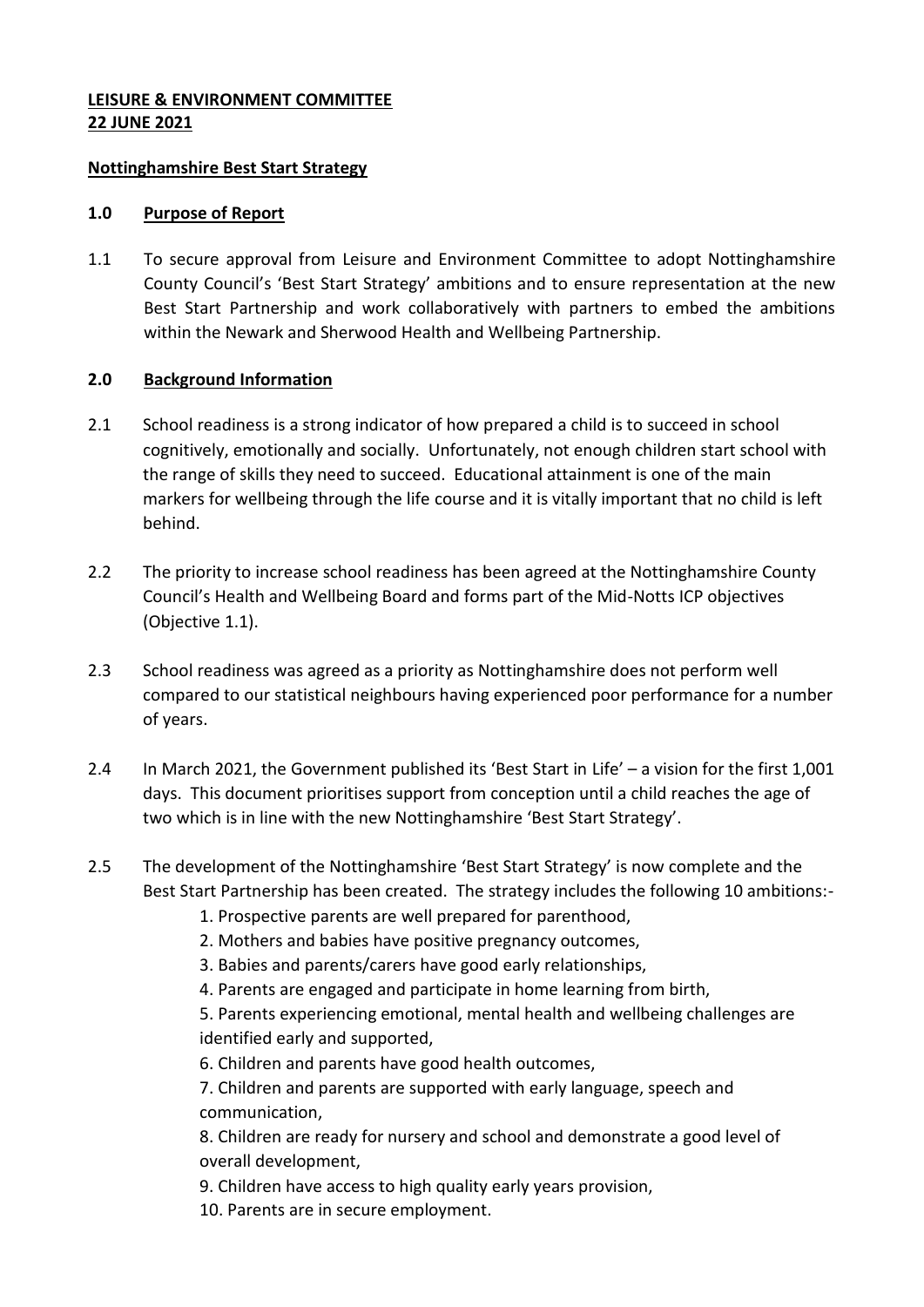- 2.6 By achieving these 10 ambitions the core team anticipate the levels of school readiness will improve, along with a range of other outcome measures such as breastfeeding initiation, a reduction in avoidable injuries, smoking at time of delivery, child poverty and more.
- 2.7 For the 'Best Start Strategy' to be an effective partnership and achieve the ambitions detailed above they have invited all key stakeholders and partners to become active members on the partnership and take a 'place based' approach in adopting the 10 ambitions.
- 2.8 Within our localised Health and Wellbeing Partnership Plan we have five emerging priorities recognising that mental health is a cross cutting theme as highlighted below. Each of these priorities are delivered via specific sub groups with a variety of partners chairing and acting as priority leads on these groups.



2.9 The 10 ambitions would be adopted by the Council and will become a focus of the 'Ensuring a Good Start' sub group and would link directly to the ICP objectives that mirror our emerging priorities across Mid-Notts.

# **3.0 Proposals**

3.1 It is therefore proposed that Leisure and Environment Committee support the proposal to adopt Nottinghamshire County Council's 'Best Start Strategy' ambitions, as detailed in 2.5 above, and ensure representation at the new Best Start Partnership and work collaboratively with partners to embed the ambitions within the Newark and Sherwood Health and Wellbeing Partnership.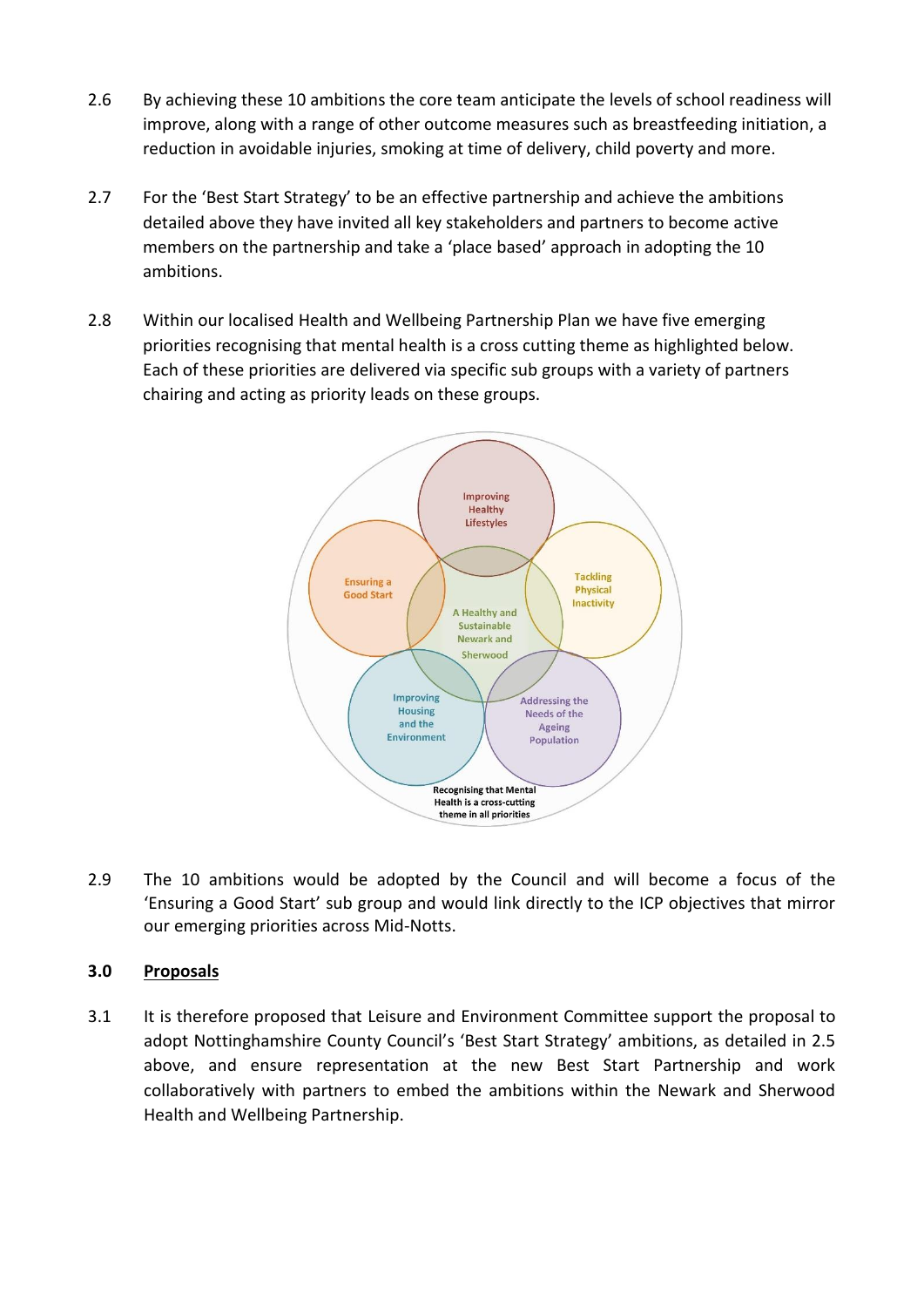## **4.0 Equalities Implications**

- 4.1 No negative equalities implications with this proposal have been identified. In developing the 10 ambitions consideration has been given to the specific needs of persons with protected characteristics to ensure that responsibilities under the Equalities Act 2010 have been fully considered and met. The focus of the 'Best Start' strategy will positively reinforce commitments around age (young children), and parents through pregnancy and maternity therefore will deliver positive outcomes to these two groups through its delivery.
- 4.2 All partners will work closely with the Council in terms of developing the service provision in order to support those members of the community that are in need of additional care and support.

# **5.0 Digital Implications**

5.1 There are no negative ICT implications associated with this proposal.

### **6.0 Financial Implications FIN21-22/8442**

6.1 There are no additional budget implications resulting from this report.

### **7.0 Community Plan – Alignment to Objectives**

7.1 The realignment of the 'Best Start' ambitions into the current Health and Wellbeing Partnership Plan will make a significant contribution to 'improve the health and wellbeing of local residents' as identified in the Community Plan.

### **8.0 RECOMMENDATIONS**

- (a) Adopt Nottinghamshire County Council's 'Best Start Strategy' ambitions, as detailed in 2.5 above, and;
- (b) Endorse officer representation at the new Best Start Partnership and work collaboratively with partners to embed the ambitions within the Newark and Sherwood Health and Wellbeing Partnership.

### **Reason for Recommendations**

To ensure that the 'Best Start' priorities are incorporated in to the in the Council's Health and Wellbeing Partnership Plan to ensure consistency of service delivery and health improvement interventions across the local health partnership locality and to benefit the residents of Newark and Sherwood.

### Background Papers

Nil

For further information please contact Andy Hardy – Health Improvement and Community Relations Manager on Extension 5708.